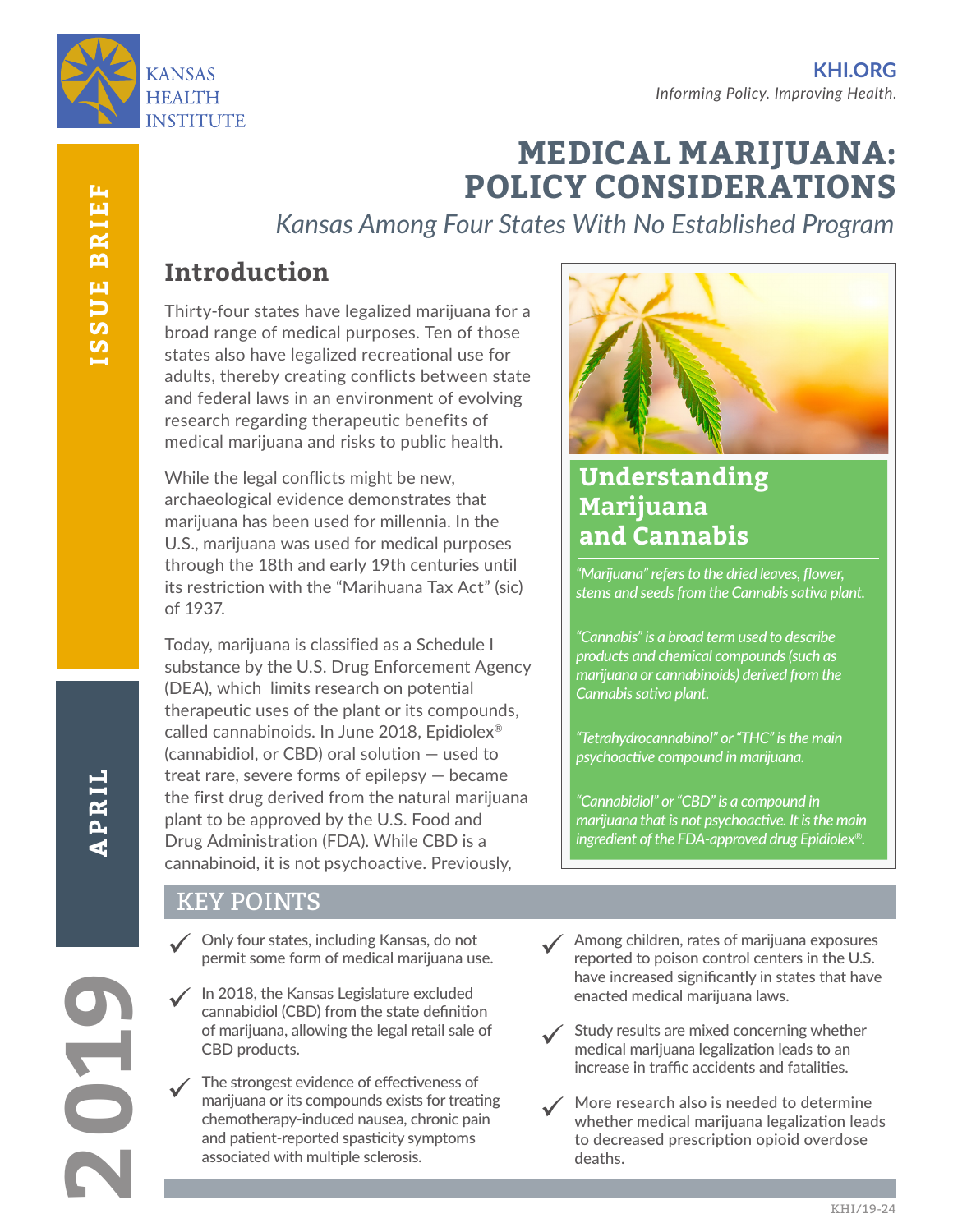

use of marijuana without first having legalized medical use of marijuana. (Not included in map.)

*Source: Kansas Health Institute analysis of data from the National Conference of State Legislatures, 2019.*

the only three cannabinoid-based licensed drugs were synthetic forms of tetrahydrocannabinol (THC) — the main psychoactive compound in marijuana. Marinol® and Syndros® are oral forms of dronobinol and Cesamet® is an oral form of nabilone. All three drugs are used to treat chemotherapy-induced nausea and for increasing appetite in AIDS patients (HIV stage 4).

As research regarding potential health impacts of medical marijuana evolves, this issue brief provides an update to a comprehensive Health Impact Assessment on medical marijuana published by the Kansas Health Institute (KHI) in 2015 [\(http://bit.ly/](http://bit.ly/MarijuanaStudy) [MarijuanaStudy\).](http://bit.ly/MarijuanaStudy)

# **State Marijuana Laws**

Thirty-four states, the District of Columbia, Guam and Puerto Rico have legalized comprehensive

medical use of marijuana. These laws provide protection from criminal penalties for medical use, allow broad access through home cultivation or dispensaries, or both, to a variety of strains (including those with high concentrations of THC), and allow smoking or vaping. Ten of these states and the District of Columbia, representing 24 percent of the U.S. population, also have legalized adult recreational use of marijuana, as has the Commonwealth of the Northern Mariana Islands. Twelve additional states have legalized limited medical use of marijuana, with more restrictions on qualifying medical conditions and types of products, including thresholds for THC and CBD concentrations. Idaho, Kansas, Nebraska and South Dakota, representing only 2 percent of the U.S. population, are the only states that have not established medical marijuana programs, although CBD is legal in some form in each (*Figure 1*).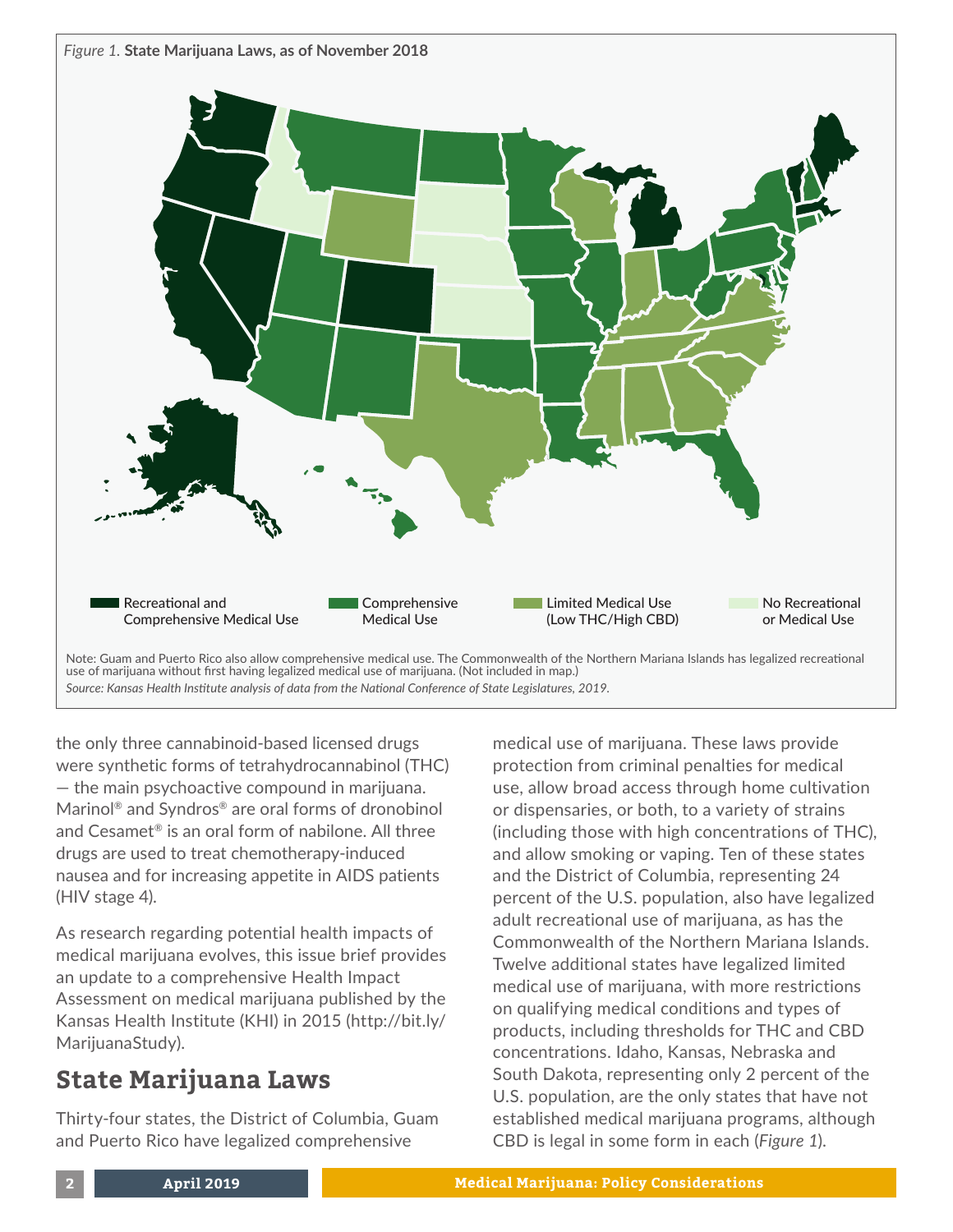## **Kansas Efforts to Legalize Medical Marijuana**

Eighteen bills to establish a medical marijuana program have been introduced in Kansas since 2006. Most of the legislation specified qualifying medical conditions, set taxes and fees, and permitted the establishment of dispensaries. While some of these bills established maximum THC concentration, none established limits on CBD concentration. In 2018, Kansas passed legislation excluding CBD from the state definition of marijuana, thereby permitting the legal, retail sale of CBD products with no limits on qualifying medical conditions, age or other restrictions typical in other states. In November 2018, a web-based search identified 128 individual stores in 45 towns or cities in Kansas selling CBD products. Examples of products include tinctures, oral capsules, lotions and edible products such as gummies, chocolates and cookies. Many of these stores also offer online sales.

### **Therapeutic Effects and Health Risks of Marijuana Use**

In 2017, prior to the FDA approval of Epidiolex®, the National Academies of Sciences, Engineering, and Medicine (the National Academies) published a comprehensive study of the medical and scientific literature regarding the health effects of marijuana. This study reported conclusive or substantial evidence of modest therapeutic benefit for the following:

- In adults with chemotherapy-induced nausea and vomiting, oral cannabinoids are effective antiemetics;
- In adults with chronic pain, patients treated with cannabis or cannabinoids are more likely to experience a clinically significant reduction in pain symptoms; and
- In adults with multiple sclerosis (MS)-related spasticity, short-term use of oral cannabinoids improves patient-reported spasticity symptoms.

While the National Academies study found moderate or limited evidence of therapeutic benefit for some other conditions evaluated, firm conclusions could not be made.

The National Academies study also concluded that marijuana use is associated with increased health risks, such as respiratory problems, lower birth weight in the offspring of women who smoke marijuana during pregnancy, problem marijuana use or other substance dependence, psychosocial impairment and mental health problems.

### **Impact on Driving under the Influence, Traffic Crashes and Fatalities**

The National Academies study and other research have demonstrated that marijuana use impairs driving-related skills and increases the risk of motor vehicle crashes. However, the overall impact on the population is less clear. For example, although the U.S. Department of Transportation, in a 2017 report to Congress, stated that several indicators suggest that a problem exists, the scope and magnitude of marijuanaimpaired driving could not be clearly specified.

Furthermore, research examining the impact of marijuana legalization on motor vehicle crashes is limited and findings have been mixed. Some studies have found that marijuana legalization is associated with increased risk of crashes, while others have found that the risk of crashes declines after legalization. Still others found that marijuana legalization has had no impact on crash risks.

It is important to note that this research is challenging because there is no standard to measure marijuana impairment through laboratory testing and no uniformity in defining impairment among law enforcement.